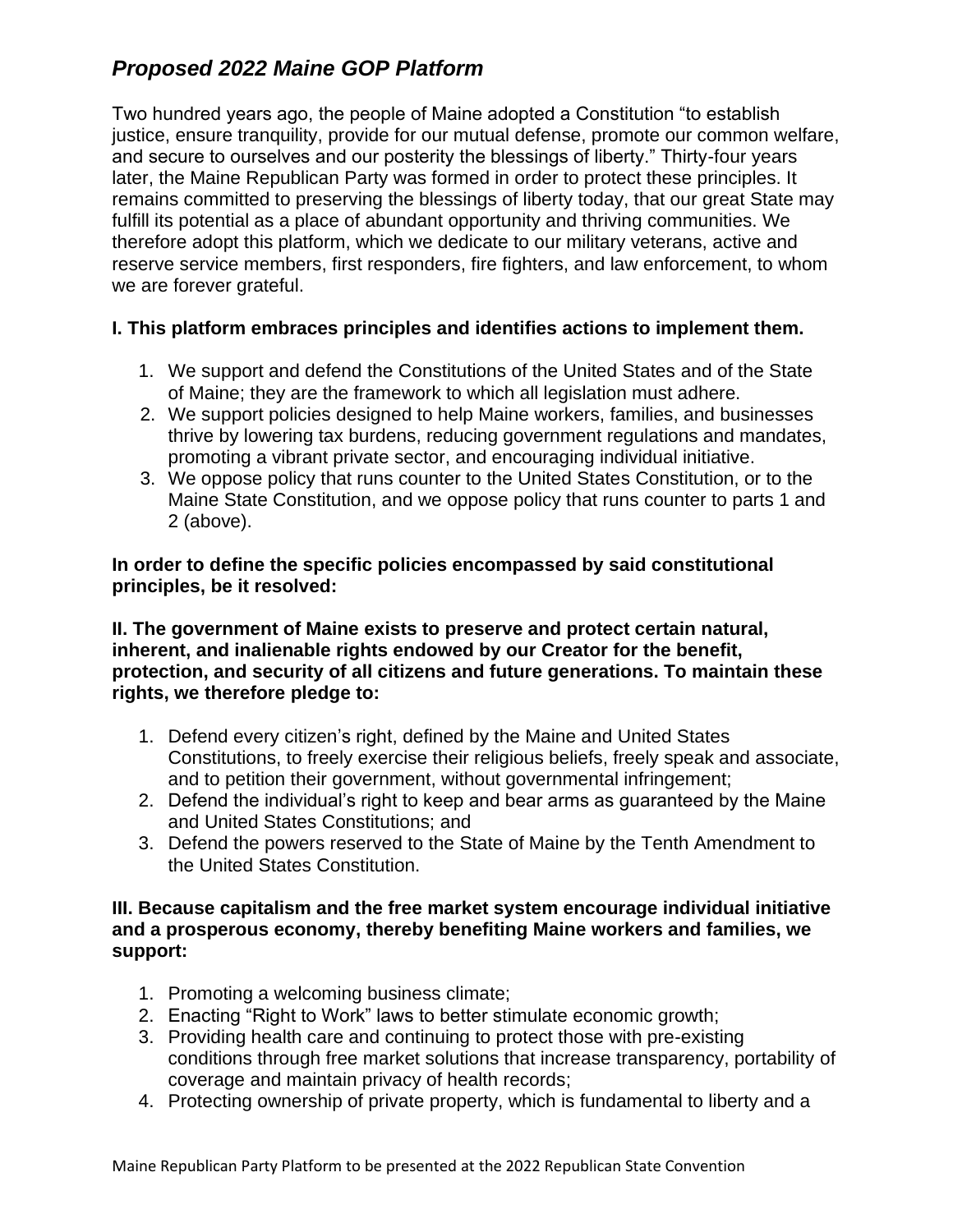strong economy;

- 5. Implementing a comprehensive and thoughtful energy policy that minimizes adverse environmental impacts;
- 6. Eliminating all forms of Maine's income tax;
- 7. Protecting the interests of American workers by mandating that employers in the State of Maine verify the identity of prospective employees and their eligibility to work in the United States;
- 8. Reducing burdensome occupational licensing requirements; and
- 9. Adopting comprehensive welfare reform, offering a pathway to selfsufficiency while maintaining the safety-net for Maine's most vulnerable.

## **V. The most effective government is closest to the people and the least intrusive, therefore:**

- 1. Any federal ownership or control of Maine lands and waters should only occur with consent from state and local citizens:
- 2. Municipal Home Rule is to be honored and respected;
- 3. We support local food rights; and
- 4. We support limiting executive orders to the administration of executive functions and requiring legislative approval for extension of such orders.

# **VI. Education is the cornerstone to building a prosperous future, therefore:**

- 1. We support the restoration of local control in education as specified in the Maine Constitution and oppose federal control of education to include abolishing the Department of Education;
- 2. Parents have the right and responsibility to direct their children's education;
- 3. The best academic opportunities are made possible through educational choice among homeschools, private schools, charter schools, and public schools;
- 4. Maine's colleges and universities should be marketplaces of ideas where any individual's political and religious beliefs may be expressed and shall be respected;
- 5. Maine's public colleges and universities should be funded by a combination of tuition, taxpayer funding, and other sources; and
- 6. We believe that Maine's public educational institutions should not permit biological males to compete in sporting events organized for women.

### **VII. Because the family is the foundation and strength of a stable society, the government must not interfere, but rather support and protect the integrity and rights of the family; therefore, we:**

- 1. Support the nuclear family by encouraging the birth and adoption of children, their care and support;
- 2. Recognize the definition of marriage as the union of one man and one woman;
- 3. Believe parents not government are most capable and responsible to make decisions in the best interest of their minor children, including medical, disciplinary, and educational decisions;
- 4. Believe in the sanctity of human life from conception to natural death;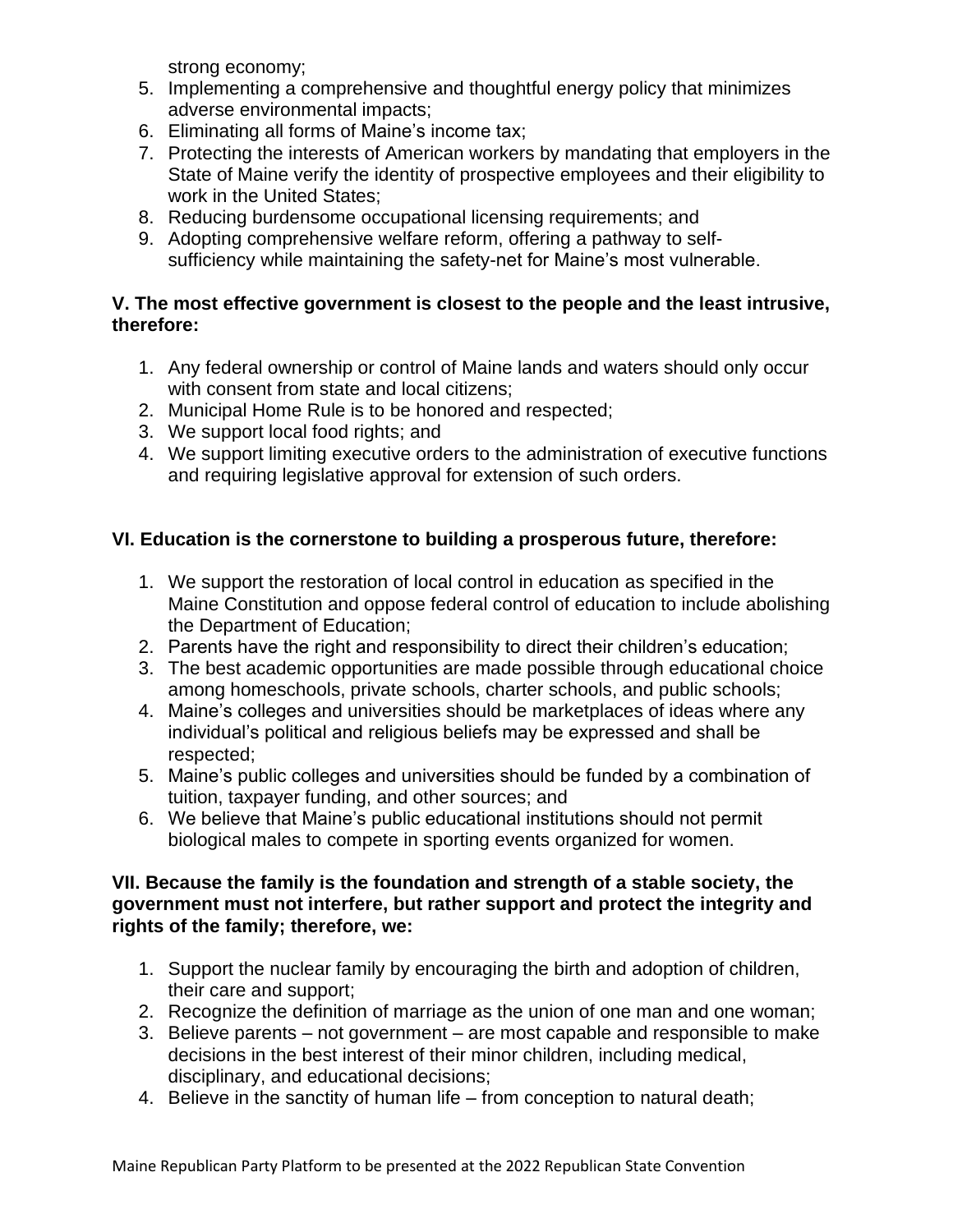- 5. Support prohibiting the use of state funds for abortions or activities that run counter to the sanctity of human life;
- 6. Support faith-based family resources, including adoption and crisis pregnancy services; and
- 7. Support family friendly policies, including a child tax credit and an adoption tax credit, to attract and retain young working families.

### **VIII. Fiscal restraint and accountability for all levels of government is paramount, and should be promoted by:**

- 1. Working to reduce spending at all levels of government in order to ensure fiscal stability and minimal debt;
- 2. Encouraging sound fiscal management to reduce the Maine tax burden, including regulatory fees; and
- 3. Instituting zero based budgeting in all programs, and requiring the government and all agencies to adhere to the Generally Accepted Accounting Principles (GAAP).

# **IX. The State of Maine should protect the integrity of the election process by:**

- 1. Adopting legislation that requires an individual to prove that he or she is a United States citizen when registering to vote, and have Maine photo identification with proof of registry in the district to vote in in the State of Maine, whether in person or by absentee ballot;
- 2. Repealing taxpayer funding for political campaigns;
- 3. Repealing ranked choice voting; and
- 4. Rejecting efforts to abolish or undermine the Electoral College, including National Popular Vote.

### **X. Moving forward, Maine Republicans promote the following initiatives and we encourage all Republican candidates to:**

- 1. Sign the Taxpayer Protection Pledge, and oppose any and all efforts to increase taxes and fees;
- 2. Reduce the regulations and processes that have a negative impact and place undue burdens on private enterprise;
- 3. Ensure environmental regulations are based upon sound science and recognize the value of Maine's heritage especially in farming, fishing, forestry, and recreation;
- 4. Ensure that all non-elected state authorities and agencies are subordinate and accountable to the state legislature;
- 5. Secure the U.S. borders in accordance with current federal law;
- 6. Support enforcement of all federal immigration laws by state and local government entities and expedite expulsion of illegal aliens;
- 7. Support English as the official language of the State of Maine and the United States;
- 8. Reject all categories of amnesty for illegal aliens;
- 9. Oppose any policy that promotes agendas which undermine individual